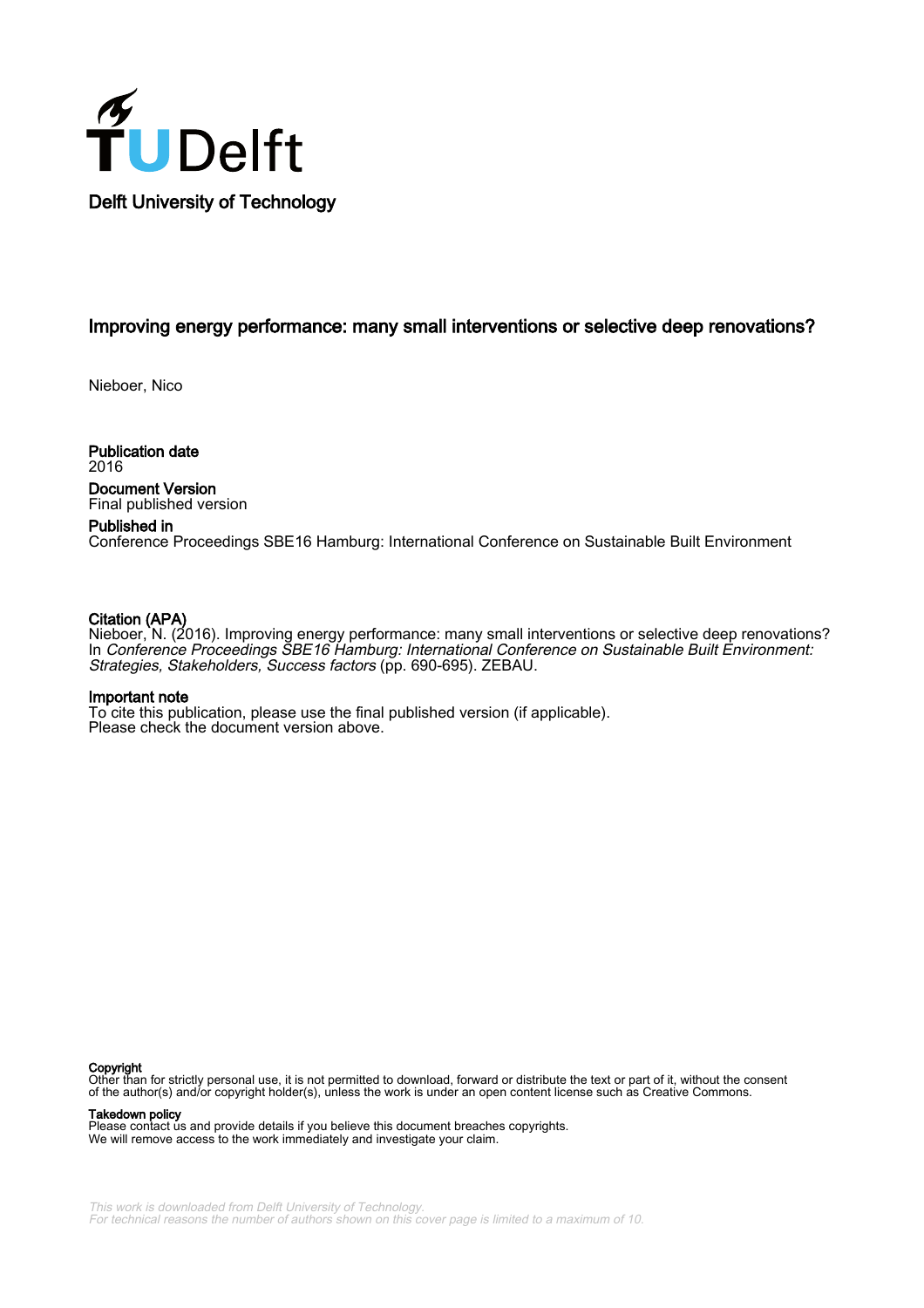### **Improving energy performance: many small interventions or selective deep renovations?**

Dr Nico Nieboer Delft University of Technology Faculty of Architecture and the Built Environment OTB – Research for the Built Environment n.e.t.nieboer@tudelft.nl

## **Summary**

Recent findings from a monitor containing around 1.5 million homes in the Dutch non-profit rented sector show that the energy improvement pace in the sector in the last years is too slow to meet the nationally agreed level in 2020. The findings also show that the improvement of the energy performance of the respective homes is mostly carried out in small steps: in many of the improved dwellings only one single measure is applied, and deep energy renovations are rare. Advocators of such renovations nevertheless believe that such improvements are the most appropriate way to substantially reducing energy consumption and argue that the developments and proliferation of energy renovation concepts is the best way forward. Others, however, do not see this as realistic and argue that reality forces us to proceed on the path of small interventions. This study sheds more light on this debate from the way in which housing providers conceive and implement their portfolio and asset management strategies. From these investment policies, it seeks explanations for the dominance of the small interventions and investigates the room for a more concentrated allocation of budget resources. To this end, housing providers with different energy investment policies are selected and interviewed. Results show that current practice leaves little room for deep renovations, but that a more mixed picture of small and deep interventions may be expected when zero-energy renovations grow out of their experimental status.

**Keywords**: portfolio management, asset management, non-profit, housing, energy performance

## **1. Problem statement and research question**

Since the implementation of the Energy Performance of Buildings Directive (EPBD), energy efficiency is a matter of great concern in the Dutch non-profit rental housing sector. In 2008 *Aedes*, the national umbrella organisation for housing associations (which almost exclusively own the non-profit housing stock in the country), the Ministry of Housing and *Woonbond,* the national tenants' union, signed a covenant in which, among others, a 20% reduction on the total gas consumption in the non-profit housing sector over the years 2008-2018 was agreed.

In 2012 the 2008 covenant was repealed. The covenant that came in place (and that is still in force) is stricter and makes use of the Energy Index (*Energie-Index*), a dimensionless unit that denotes the energy performance of a building according to the official Dutch calculation method. The value range of this unit approximately ranges between 0 and 4, in which 0 is energy neutral and 4 is extremely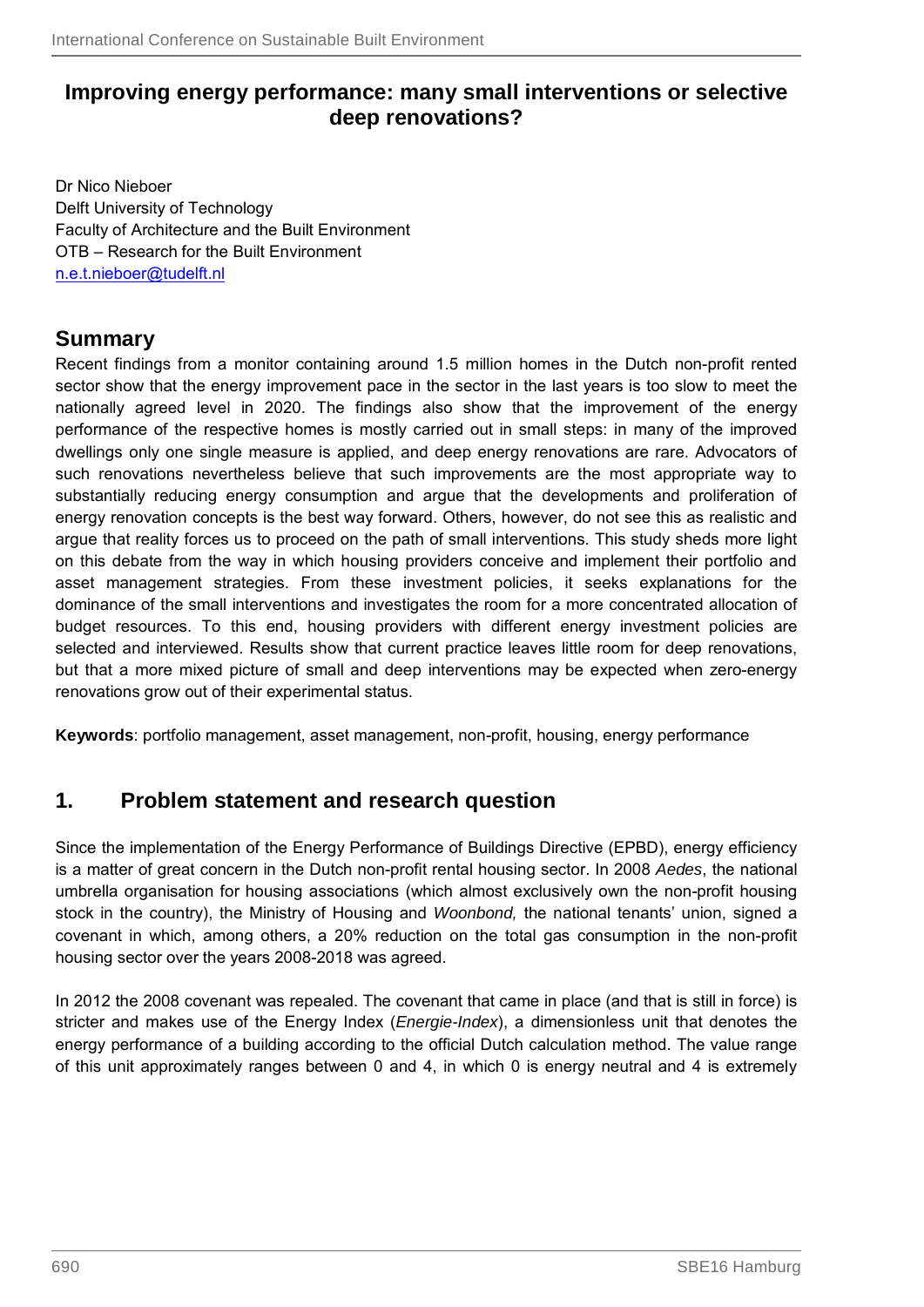energy inefficient. The 2012 covenant states that in 2020 the average Energy Index of all homes of the Dutch housing associations must be 1.25, which is within the bands of energy performance rate B. In the Netherlands categories ranging from A++ (very high energy efficiency) to G (very low energy efficiency) are used. Rate B can thus be seen as a high standard.

In the 2008 covenant it was also agreed that Aedes would develop a database to monitor the improvement of the energy performance of the Dutch non-profit rental housing stock. This monitor has been called SHAERE (*Sociale Huursector Audit en Evaluatie van Resultaten Energiebesparing* – in English: Social Rented Sector Audit and Evaluation of Energy Saving Results). Since 2010, when the monitor became operational, housing associations report their stock to Aedes in the beginning of each calendar year accounting for the situation on December  $31<sup>st</sup>$  of the previous year (e.g. in the beginning of 2015 for December  $31<sup>st</sup>$ , 2014). Housing associations are not obliged to participate in the monitor, so the number of homes for which data are available varies from year to year. Nevertheless, the monitor covers each year a large part of the sector, approximately 50-60%.

Results from the monitor show that the improvement of the energy performance of the non-profit rental housing stock is too slow to attain the agreed level in 2020. If the current improvement pace would continue until 2020, the Energy Index will be 1.41 by then (see linear projection in figure 1).



Figure 1: Development of the average Energy Index in the Dutch non-profit housing sector, 2010- 2020

Results from the monitor also show that many homes have been improved in a relatively short period. In the years 2011, 2012 and 2013, 35.5% of the homes have undergone an improvement of the energy performance (Filippidou *et al*., 2015).

Sources: [1], [2] and [3]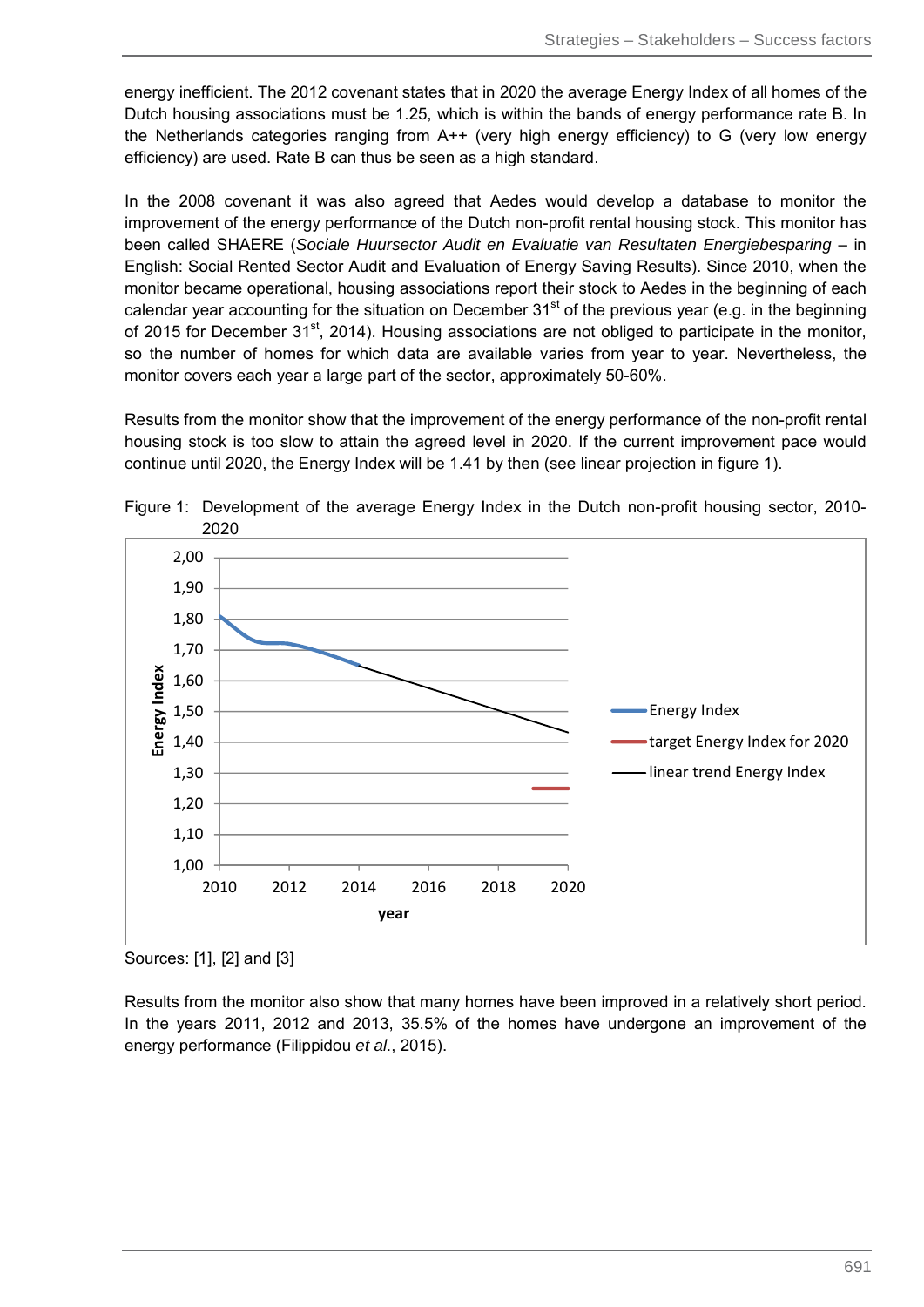

Figure 2: Number of measures per dwelling in the Dutch non-profit housing sector, from the end of 2010 to the end of 2013

Source: calculations on SHAERE by OTB, Delft University of Technology

At the same time, however, deep energy renovations are rare and most improvements are small. In half of the improved dwellings, only one single measure is applied. In only 3% of the homes more than three measures were applied (see figure 2). Advocators of deep renovations nevertheless believe that such improvements are the most appropriate way to substantially reducing energy consumption and argue that the developments and proliferation of energy renovation concepts is the best way forward. Others, however, do not see this as realistic and argue that reality forces us to proceed on the path of small interventions. This study sheds more light on this debate from the way in which housing providers conceive and implement their portfolio and asset management strategies. From these investment policies, it seeks explanations for the dominance of the small interventions and investigates the room for a more concentrated allocation of budget resources.

### **2. Method**

For the study 12 housing associations have been selected and interviewed. It was chosen for interviews, because this research method gives room for expressing the underlying opinions, views and contexts for the decisions on energy investments. From an earlier study, held in 2012 ([4] and [5]), we expected that a big minority of all housing associations had not formulated an energy investment policy, which makes it plausible that these organisations do not have many own experiences about various ways to invest in the energy performance of their stock, and therefore are less appropriate as respondents for this research. For this reason, we did not apply a random selection, but selected housing associations from which we expected more advanced energy investment policies. We chose them among the members of an existing platform on technical management and also from a group of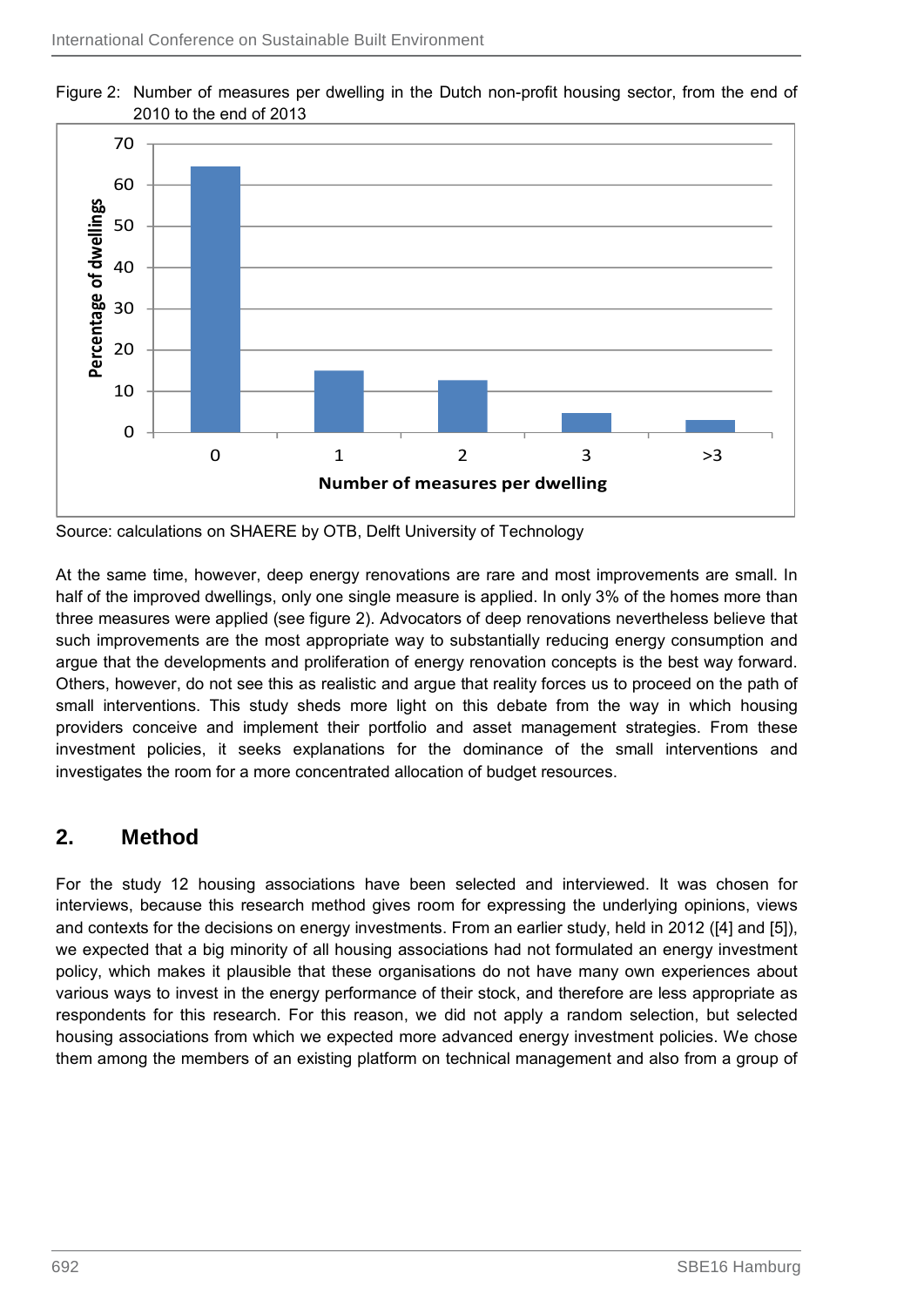housing associations that, according to an own telephonic investigation done in 2012, had improved the energy performance of a relatively big share of their housing portfolio. We selected organisations that had carried out deep renovations and organisations that had not, in order to ensure that housing associations with different energy investment policies were represented. At each organisation, we spoke with persons which were responsible for the implementation of energy policies into investment planning, for example heads of real estate planning. The topics in the interviews were:

- the energy policies and ambitions of the respective organisation;
- the types of investment (notably renovation, planned preventive maintenance, void repairs and possible separate investment 'flows') in which the energy investments are included;
- the room for selective deep renovations.

The interviews took place in October 2015; one interview was conducted in November 2015.

### **3. Results**

Table 1 presents the targets of the interviewed housing associations regarding the energy performance of their housing stock.

Table 1: Aims of the interviewed housing associations regarding the energy performance of their housing stock

| Aims                                                                        | <b>Number</b><br>housing<br>οf<br>associations<br>interviewed* |
|-----------------------------------------------------------------------------|----------------------------------------------------------------|
| Average energy performance label B for the whole portfolio                  | 4                                                              |
| Average energy performance label C for the whole portfolio                  |                                                                |
| Improve at least x dwellings by at least 3 label categories or improve them |                                                                |
| to energy performance label B                                               |                                                                |
| 30% of the dwellings will have energy performance label A of B              |                                                                |
| At least energy performance label C after an intervention                   |                                                                |
| Phase out dwellings labelled E, F and G                                     | 4                                                              |
| Phase out dwellings labelled F and G                                        | 3                                                              |
| Reduce CO <sub>2</sub> emission by 25%                                      |                                                                |

\* Because housing associations can have multiple aims, the sum of the number of housing associations in the table is higher than the number of housing associations interviewed.

Phasing out the most inefficient homes is relatively popular among the interviewed housing associations: 7 out of 12 housing associations aim at this. Also relatively often mentioned (4 times) is to attain an average label B for their housing stock. With this aim the respective housing associations apply the national covenant agreement of an average label B for the national stock directly to themselves. Some housing associations, however, stated that they had lower targets (such as an average of label C), because their financial means would be insufficient. The years in which the aims have to be attained vary between 2018 and 2025.

The moments at which the interviewed housing associations take measures to improve the energy performance of their homes is presented in table 2.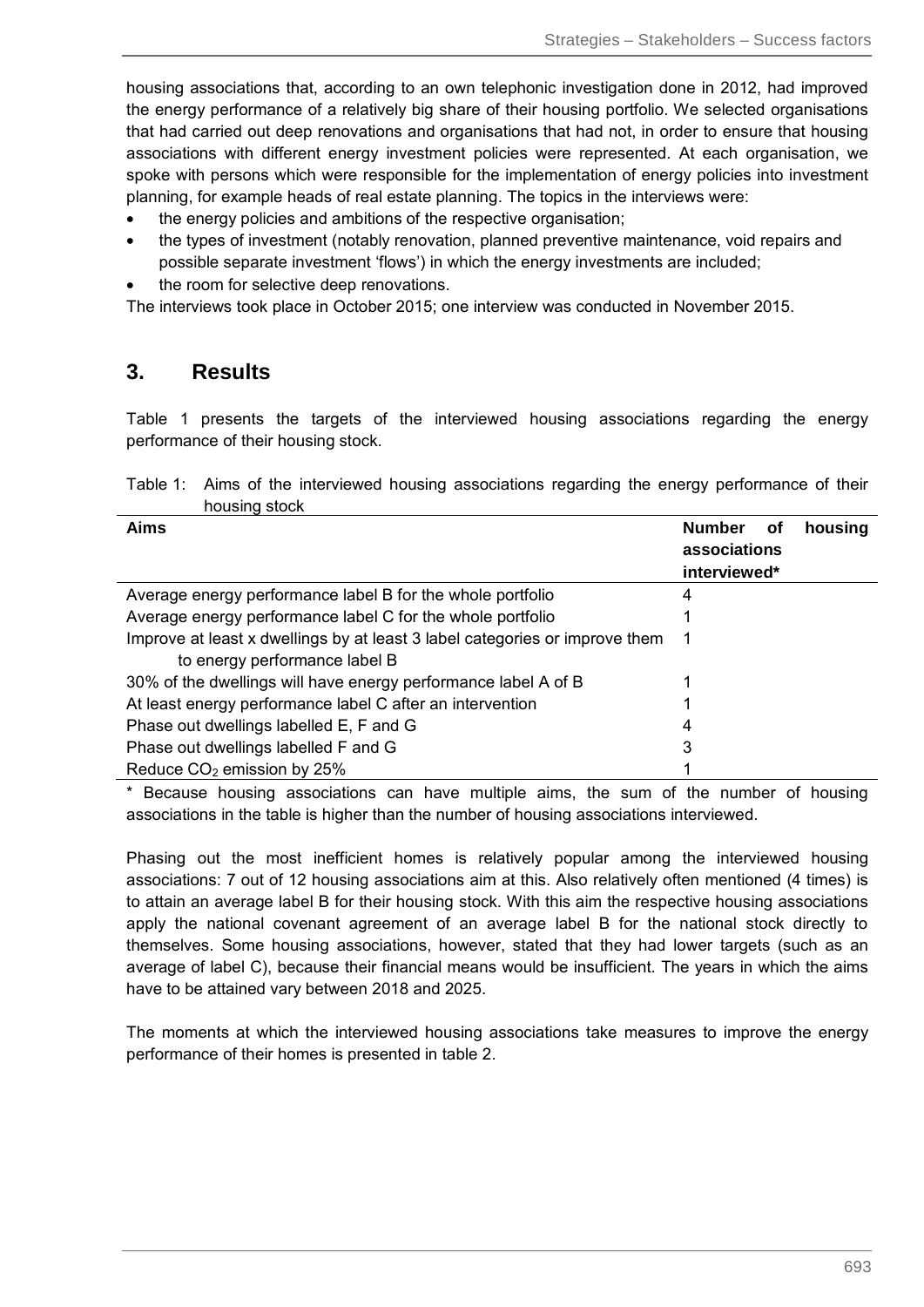| Table 2: Moments for energy investments as mentioned by the interviewed housing associations |              |  |         |
|----------------------------------------------------------------------------------------------|--------------|--|---------|
| <b>Investment types</b>                                                                      | Number of    |  | housing |
|                                                                                              | associations |  |         |
|                                                                                              | interviewed* |  |         |
| Planned preventive maintenance                                                               | 9            |  |         |
| Refurbishment / renovation                                                                   | 10           |  |         |
| Void repair                                                                                  | 5            |  |         |
| At a 'natural' moment of replacement                                                         | all 12       |  |         |

# Table 2: Moments for energy investments as mentioned by the interviewed housing associations

\* Because the housing associations include their energy investments in different investment types, the sum of the number of housing associations in the table is higher than the number of housing associations interviewed.

Except from the replacement of boilers and so-called "open" heating installations (e.g. geysers, gas heaters) energy investments are combined with other more or less planned forms of investment, notably renovations (mentioned by 10 out of the 12 selected organisations) and planned preventive maintenance (mentioned 9 times). Combination with void repairs was also mentioned, but less often (5 times).

Important to note is that housing associations can be highly selective in the measures that they take: building elements are usually replaced at the end of their lifespan, meaning that early write-off hardly takes place, even if this would result in a notable improvement of the energy performance. So, unlike table 2 could suggest, 'natural' moments of replacement must rather be seen as a criterion for selecting measures than as an additional investment type. Especially this can be an important explanation for the small number of measures per dwelling.

The interviewed housing associations think different about including deep energy renovations. Some of them reject these investments, mostly because of the costs, others argue that different homes should be (and actually are) treated differently, and argue that deep energy renovations can be executed if the technical and market prospects of the respective dwellings allow this. These organisations carry out experiments with zero-energy renovations or plan to do so in the near future.

## **4. Conclusions**

The regular investment practice seems to be a good explanation factor for the overall picture of small steps in the improvement of the energy performance of the non-profit housing stock in the Netherlands. Planned preventive maintenance and void repairs are not very suitable for large-scale investments. Renovations do, but rarely take place, too little to have a serious impact on the average number of measures per dwelling. Although many housing associations are, in their official policies, inclined to make big steps forward in the (average) energy performance of their stock, they seem to strongly dislike early write-offs and additional investment schemes. In practice, energy investments have to be fit in regular investment schemes and have to follow general decision criteria such as the lifespan of the respective building element and the market position of the respective dwelling. In their approach, the main choice is *not* between many small interventions or selective deep renovations,